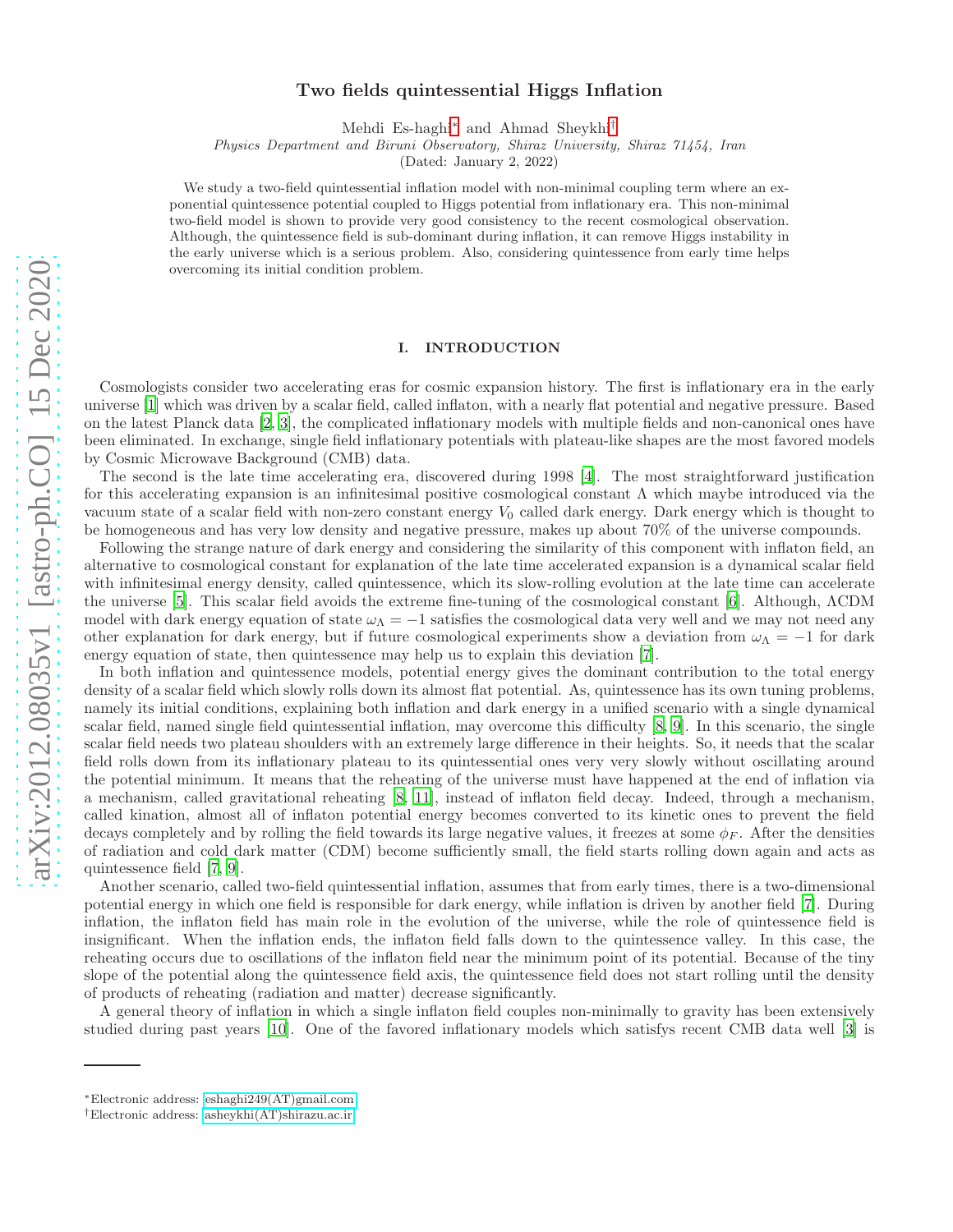Higgs inflation in which Standard Model Higgs boson with non-minimal coupling to gravity has the role of inflaton scalar field [\[13](#page-8-2), [14\]](#page-8-3). A characteristic feature of this model is that the only scalar field which is discovered yet is Higgs boson [\[12](#page-8-4)]. However, quantum corrections during inflation make self-interacting coupling constant of Higgs boson negative at an energy scale around  $10^{11}$ GeV which may leads to serious problem, called Higgs instability [\[14,](#page-8-3) [15\]](#page-8-5). One proposal for overcoming this problem is a model of a specific coupling between Higgs boson and quintessence field [\[15,](#page-8-5) [16](#page-8-6)]. The interesting feature of this proposal is that the constraints come from the stability of electroweak vacuum in inflationary era and the observations for dark energy are in agreement with the proposed Swampland Conjecture [\[17\]](#page-8-7). In this paper, we aim to describe a new model of two-field quintessential inflation including Higgs and quintessence fields which have a trilinear coupling with each other during inflation era and in later times and Higgs field has also a non-minimal coupling to gravity throughout inflation.

In this work, we consider a two-field quintessential inflation model where a quintessence potential coupled to the Higgs potential from inflationary era. These Higgs and quintessence fields have non-minimally and minimally coupling to gravity, respectively. In the following, we study the behaviors of their coupled potential in the Einstein frame and during the inflationary era. Finally, we derive the cosmological parameters of the model and compare them with the recent cosmological data.

# II. THE MODEL

In Jordan frame, the generalized action with two fields, non-minimally coupled to gravity, is as follow

<span id="page-1-2"></span>
$$
S_J = \int d^4x \sqrt{-g} \left[ \frac{1}{2} M_P^2 \ \Omega^2(\phi_1, \phi_2) R - \frac{1}{2} \partial_\mu \phi_1 \ \partial^\mu \phi_1 - \frac{1}{2} \partial_\mu \phi_2 \ \partial^\mu \phi_2 - V(\phi_1, \phi_2) \right] \ , \tag{1}
$$

where R is the Ricci scalar and  $\Omega^2(\phi_1, \phi_2)$  is the conformal transformation factor defined as

<span id="page-1-3"></span>
$$
\Omega^2(\phi_1, \phi_2) = 1 + f(\phi_1, \phi_2) \tag{2}
$$

where  $f(\phi_1, \phi_2)$  is usually a polynomial function of  $\phi_1$  and  $\phi_2$  and also includes non-minimal coupling constants  $\xi_1$ and  $\xi_2$ . This metric has signature  $(-, +, +, +)$ .

In this paper, we consider  $V(\phi_1, \phi_2)$  in the form of a proposed two-field potential in [\[16\]](#page-8-6), in which there is a trilinear coupling between the Higgs boson and the dilaton particle as a quintessence field. This potential is a special combination of the well-known Higgs boson potential  $V_H(h)$  and a familiar exponential quintessence potential. Of course in this case, the quintessence field  $\phi$  is decoupled from all other Standard Model fields.

The Higgs boson potential is

<span id="page-1-0"></span>
$$
V_H(h) = \frac{\lambda}{4} (h^2 - \nu^2)^2,
$$
\n(3)

where  $\lambda$  is the self-interacting coupling constant of the Higgs field and  $\nu \approx 246 \text{ GeV}$  is the Higgs vacuum expectation value.

The above-mentioned exponential quintessence potential is as

<span id="page-1-1"></span>
$$
V_Q(\phi) = \Lambda \, e^{-\delta \phi / M_P} \quad (\delta > 0),\tag{4}
$$

where  $\Lambda$  is the present value of dark energy density and  $\delta \equiv |M_P \nabla_{\phi} V_Q/V_Q|$ . For present accelerating universe,  $|\nabla V_Q|_{today} = \Lambda \sim 10^{-120}$  in Planck units. The scale factor of the universe in this model grows as  $t^{2/\delta^2}$  and therefore<br>for having an accelerating universe, it needs  $\delta < \sqrt{2}$  [\[18](#page-8-8)]. On the other hand, in recent years string theory to find suitable cosmological models led to obtain two so-called Swampland criteria which gave testable predictions about dark energy. During these efforts, Vafa et al. found that specific quintessence models can satisfy these bounds [\[19](#page-8-9)]. Based on Swampland criterias and current observational constrains on dark energy, marginalized upper bounds on  $\delta$  gives  $\delta < 0.6$ ,  $\delta < 1.35$  with 68% CL (and 95% CL) and 99.7% CL, respectively [\[19,](#page-8-9) [20](#page-8-10)]. Then, by comparing the above potential to the data, Akrami et al. Showed that models with  $\delta \gtrsim 1.02$  were ruled out by the data at the 99.7% CL [\[21\]](#page-8-11).

It should be mentioned that the above exponential quintessence model cannot alone act as a single field quintessential inflationary model, i.e. it cannot describe inflation and quintessence, simultaneously. Because, it supports inflation for  $\delta \ll 1$ , but then inflation never ends [\[7](#page-7-6)]. Therefore, one should consider another adequate field act as the inflaton.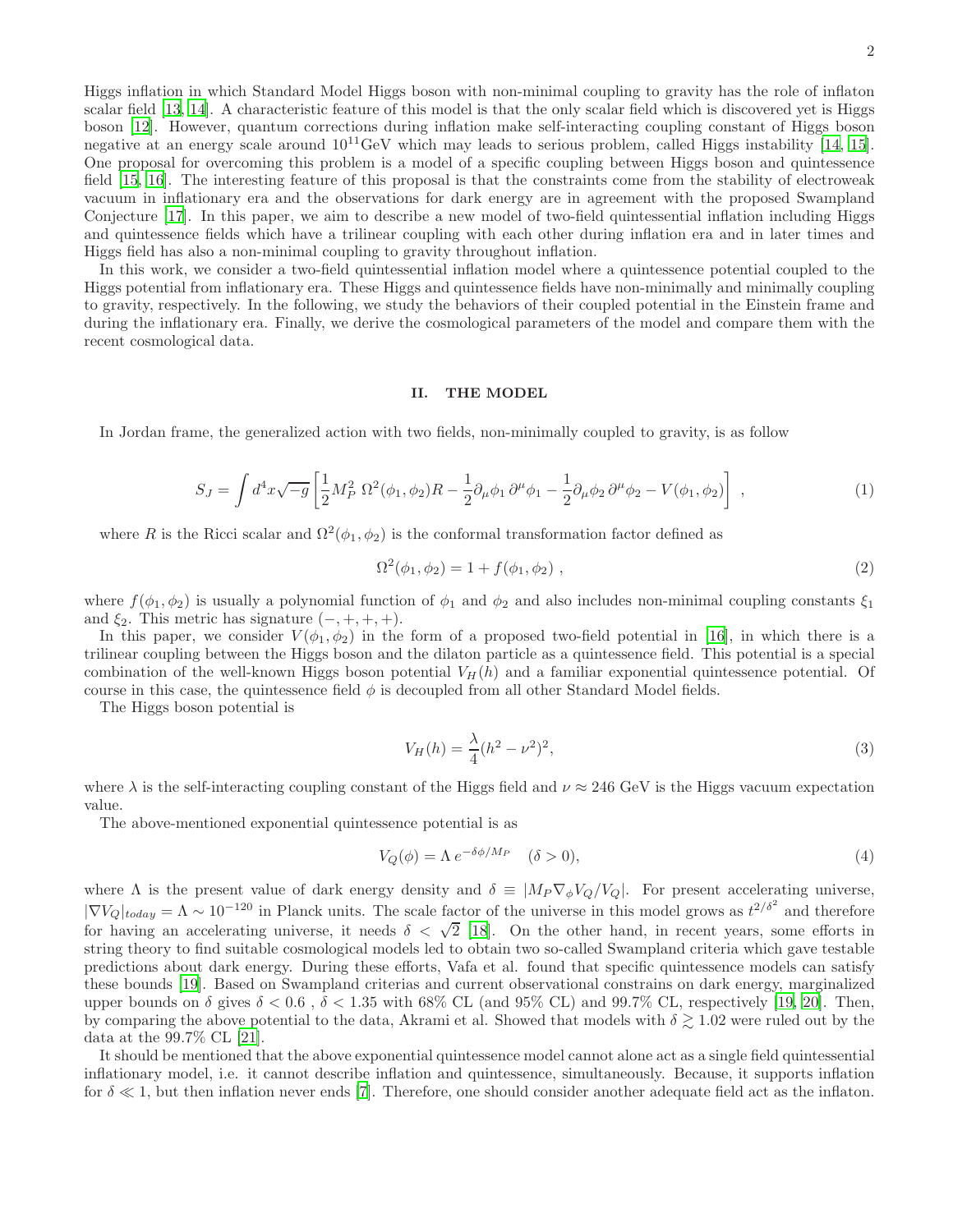Labeling the fields  $\phi_1 = h$  and  $\phi_2 = \phi$  as the Higgs and the quintessence fields, respectively, our selected two-field potential  $V(\phi_1, \phi_2)$  in this paper is the combined form of [\(3\)](#page-1-0) and [\(4\)](#page-1-1) introduced in [\[16\]](#page-8-6) as

<span id="page-2-0"></span>
$$
V(\phi_1, \phi_2) = V(\phi, h) = e^{-\delta(\phi - \phi_0)/M_P} (V_H(h) + \Lambda) , \qquad (5)
$$

where  $\phi_0 = \phi_{today}$ .

For obtaining a canonical form for the action [\(1\)](#page-1-2) to satisfy recent CMB data, it needs moving to the Einstein frame. For this purpose, one may consider a conformal transformation, defined as

$$
\hat{g}_{\mu\nu} = \Omega^2 g_{\mu\nu} \tag{6}
$$

Supposing that the quintessence has minimal coupling to gravity, we define  $\xi_1 = \xi$  and  $\xi_2 = 0$ . So for a choice of quadratic scalar field, we simplify [\(2\)](#page-1-3) as

<span id="page-2-3"></span>
$$
\Omega^2 = 1 + f(h) = 1 + \xi \frac{h^2}{M_P^2} \,,\tag{7}
$$

which leads to a non-minimal kinetic term for Higgs field in the Einstein frame action. Therefore, it is helpful to make a change to the new scalar field  $\chi$  with

<span id="page-2-2"></span>
$$
\frac{d\chi}{dh} = \sqrt{\frac{1}{\Omega^2} + 6(\frac{\Omega'}{\Omega})^2} \,,\tag{8}
$$

where  $\chi$  is the canonically normalized form of h. This change gives the following well-known form for the action [\(1\)](#page-1-2) in the Einstein frame [\[22](#page-8-12)]

$$
S_E = \int d^4x \sqrt{-\hat{g}} \left[ \frac{1}{2} M_P^2 \hat{R} - \frac{1}{2} \partial_\mu \chi \partial^\mu \chi - \frac{1}{2} e^{2b} \partial_\mu \phi \partial^\mu \phi - \hat{V}(\chi, \phi) \right] , \qquad (9)
$$

with

<span id="page-2-1"></span>
$$
\hat{V}(\chi,\phi) = \frac{V(h(\chi),\phi)}{\Omega^4} \,,\tag{10}
$$

$$
b = -\frac{1}{2}\ln(\Omega^2) \tag{11}
$$

The conformal factor  $\Omega^4$ , gives a plateau-like shape to the potential [\(5\)](#page-2-0) for large field values and therefore the cosmological parameters of [\(10\)](#page-2-1) are consistent with CMB data well.

To study the behavior of the potential [\(10\)](#page-2-1) for  $\xi \gg 1$ , we consider two general regions in the following; super-Planckian region  $h \gg M_P / \sqrt{\xi}$  and sub-Planckian one  $h \ll M_P / \sqrt{\xi}$ .

### A. Inflationary era

For  $h \gg M_P / \sqrt{\xi}$ , i.e. during inflation, integrating both sides of [\(8\)](#page-2-2) gives

<span id="page-2-4"></span>
$$
h = \frac{M_P}{\sqrt{\xi}} \exp\left(\frac{\chi}{\sqrt{6}M_P}\right) \tag{12}
$$

Putting [\(5\)](#page-2-0), [\(7\)](#page-2-3) and [\(12\)](#page-2-4) in [\(10\)](#page-2-1) and ignoring the infinitesimal constants  $\nu$  and  $\Lambda$  during inflation, one finds a two dimensional potential, we call quintessential Higgs inflation

<span id="page-2-5"></span>
$$
\hat{V}(\phi,\chi) = \frac{\lambda}{4} \frac{M_P^4}{\xi^2} e^{-\delta(\phi-\phi_0)/M_P} \left(1 + e^{-\sqrt{\frac{2}{3}}\chi/M_P}\right)^{-2} = V(\phi)\hat{V}(\chi) ,
$$
\n(13)

where

$$
V(\phi) = e^{-\delta(\phi - \phi_0)/M_P} \ , \quad \hat{V}(\chi) = \frac{\lambda}{4} \frac{M_P^4}{\xi^2} \left(1 + e^{-\sqrt{\frac{2}{3}}\chi/M_P}\right)^{-2} \ . \tag{14}
$$

The potential [\(13\)](#page-2-5) is shown in Fig. [1.](#page-3-0) Without coefficient  $e^{-\delta(\phi-\phi_0)/M_P}$ , (13) is reduced to ordinary Higgs inflation potential in [\[14\]](#page-8-3) which suffers from Higgs instability, since the quantum fluctuations of the Higgs field may have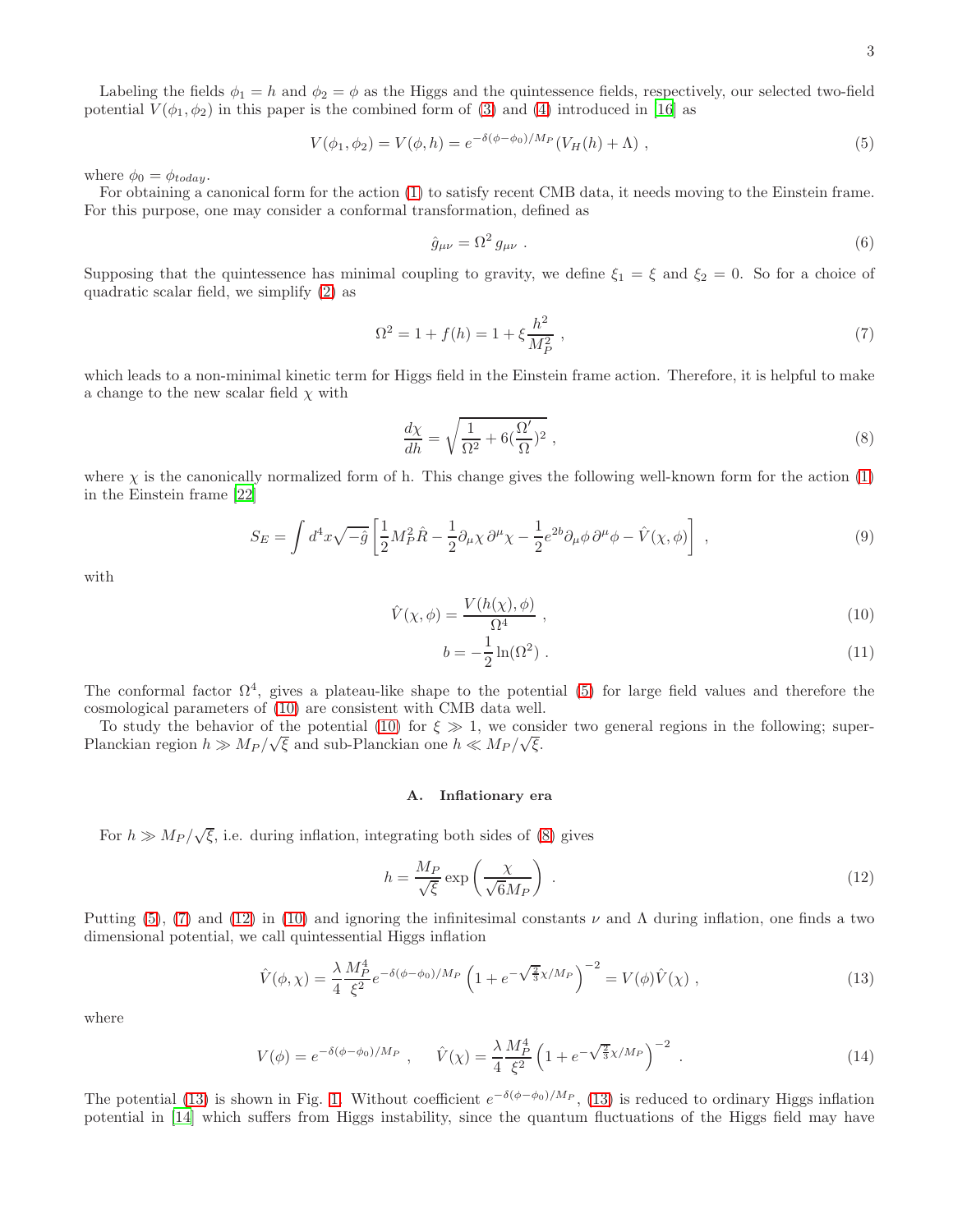

<span id="page-3-0"></span>FIG. 1: Two-field quentessential Higgs potential.

exceeded the instability scale. If one defines a new self coupling for this potential as  $\lambda' = \lambda e^{-\delta(\phi - \phi_0)/M_P}$ , the coefficient  $e^{-\delta(\phi-\phi_0)/M_P} \gtrsim 1.08$  gives stability to the Higgs potential during inflation [\[15\]](#page-8-5).

The dynamics of the two scalar fields are described by the Klein-Gordon and Friedmann equations respectively

<span id="page-3-1"></span>
$$
\ddot{\chi} + 3H\dot{\chi} + \hat{V}_{,\chi} = b_{,\chi}e^{2b}\dot{\phi}^2 , \qquad (15)
$$

$$
\ddot{\phi} + (3H + 2b_{,x}\dot{\chi})\dot{\phi} + e^{-2b}\hat{V}_{,\phi} = 0 , \qquad (16)
$$

$$
H^{2} = \frac{1}{3M_{P}^{2}} \left( \frac{1}{2} \dot{\chi}^{2} + \frac{1}{2} e^{2b} \dot{\phi}^{2} + \hat{V} \right) , \qquad (17)
$$

$$
\dot{H} = -\frac{1}{2M_P^2} (\dot{\chi}^2 + e^{2b}\dot{\phi}^2) \tag{18}
$$

where the dot and the subscript comma denote partial derivative with respect to time and to scalar fields, respectively.

For having an epoch of accelerating expansion, we need a nearly constant Hubble parameter, H with a slow-roll evolution, i.e.  $\epsilon_H \ll 1$  with

<span id="page-3-2"></span>
$$
\epsilon_H \equiv -\frac{\dot{H}}{H^2} \,,\tag{19}
$$

called Hubble slow-roll parameter. On the other hand, the potential slow-roll parameters of the two fields are defined as

<span id="page-3-4"></span>
$$
\epsilon_{\chi} \equiv \frac{M_P^2}{2} \left( \frac{\hat{V}_{,\chi}}{\hat{V}} \right)^2, \quad \eta_{\chi} \equiv M_P^2 \frac{\hat{V}_{,\chi\chi}}{\hat{V}}, \tag{20}
$$

$$
\epsilon_{\phi} \equiv \frac{M_P^2}{2} \left(\frac{\hat{V}_{,\phi}}{\hat{V}}\right)^2 e^{-2b}, \quad \eta_{\phi} \equiv M_P^2 \frac{\hat{V}_{,\phi\phi}}{\hat{V}} e^{-2b} . \tag{21}
$$

Although, models include single canonical scalar fields need a nearly flat potential in order to give accelerated expansion and also satisfy CMB data, multiple field models can also give acceleration, even in the presence of steep potential. In other words, in the slow-roll regime for multi-field case,  $\epsilon_H \ll 1$  but not necessarily  $\epsilon_V \ll 1$ .

Under the assumption of slow-roll conditions, [\(15\)](#page-3-1)-[\(18\)](#page-3-1) simplify as

<span id="page-3-3"></span>
$$
3H\dot{\chi} + \dot{V}_{,\chi} = 0 \tag{22}
$$

$$
3H\dot{\phi} + e^{-2b}\hat{V}_{,\phi} = 0 , \qquad (23)
$$

$$
H^2 = \frac{1}{3M_P^2} \hat{V} \tag{24}
$$

$$
\dot{H} = -\frac{1}{2M_P^2} (\dot{\chi}^2 + e^{2b} \dot{\phi}^2) \tag{25}
$$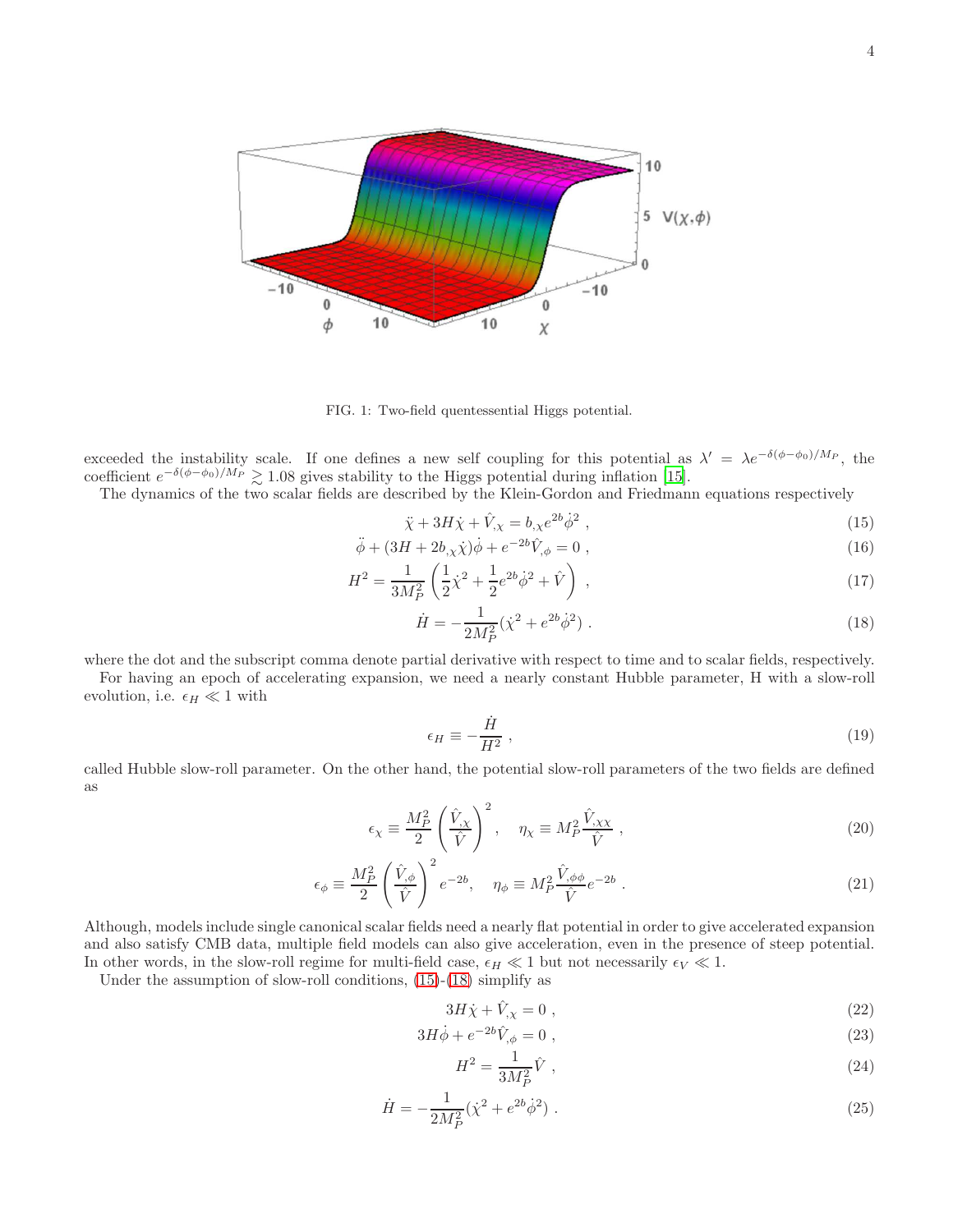To identify the inflaton field direction in field space during inflation, it is conventional to define a new field, called adiabatic field  $\sigma$ , as

$$
\dot{\sigma}^2 = \mathcal{G}_{ij}\dot{\varphi}^i\dot{\varphi}^j \tag{26}
$$

where  $\mathcal{G}_{ij}$  is the field-space metric. This field represents the path length along the clasical background trajectory, while fluctuations orthogonal to the background trajectory, showing non-adiabatic perturbations, are represented by another field, called entropy field s [\[26\]](#page-8-13). In another word, one can decompose an arbitrary perturbation in multi-field models into an adiabatic  $\delta\sigma$  and an entropy  $\delta s$  component. Following [\[26\]](#page-8-13), the adiabatic and entropy fields of our model, are defined as

$$
\delta \sigma = \cos \theta \ \delta \chi + \sin \theta \ e^b \delta \phi \ , \tag{27}
$$

$$
\delta s = \cos \theta \ e^b \delta \chi - \sin \theta \ \delta \phi,\tag{28}
$$

where  $\theta$  is the angle of the tangent to the background trajectory and

$$
\cos \theta = \frac{\dot{\chi}}{\sqrt{\dot{\chi}^2 + e^{2b}\dot{\phi}^2}} \,, \tag{29}
$$

$$
\sin \theta = \frac{e^b \dot{\phi}}{\sqrt{\dot{\chi}^2 + e^{2b} \dot{\phi}^2}} \,. \tag{30}
$$

Therefore, the Klein-Gordon and Friedmann equations respectively are re-defined as

<span id="page-4-0"></span>
$$
\ddot{\sigma} + 3H\dot{\sigma} + \dot{V}_{,\sigma} = 0 , \qquad (31)
$$

$$
H^2 = \frac{1}{3M_P^2} \left( \frac{1}{2} \dot{\sigma}^2 + \hat{V} \right) , \qquad (32)
$$

$$
\dot{H} = -\frac{1}{2M_P^2} \dot{\sigma}^2 \;, \tag{33}
$$

where

$$
\hat{V}_{,\sigma} = \cos\theta \ \hat{V}_{,\chi} + \sin\theta \ e^{-b} \hat{V}_{,\phi} \ , \tag{34}
$$

$$
\dot{\sigma}^2 = \dot{\chi}^2 + e^{2b} \dot{\phi}^2 \,. \tag{35}
$$

On the other hand, substitution of [\(32\)](#page-4-0) and [\(33\)](#page-4-0) into [\(19\)](#page-3-2) and using slow-roll conditions gives

<span id="page-4-1"></span>
$$
\epsilon_H = \frac{3}{2} \frac{\dot{\sigma}^2}{\hat{V}} = \frac{3}{2} \frac{\dot{\chi}^2 + e^{2b} \dot{\phi}^2}{\hat{V}} \,. \tag{36}
$$

Then, substituting  $\dot{\chi}$  and  $\dot{\phi}$  from [\(22\)](#page-3-3) and [\(23\)](#page-3-3) into [\(36\)](#page-4-1) and using [\(20\)](#page-3-4) and [\(21\)](#page-3-4), one obtains the relation between the Hubble and potential slow-roll parameters of this work as

$$
\epsilon_H = \epsilon_\chi + e^{-2b} \epsilon_\phi \tag{37}
$$

Putting [\(13\)](#page-2-5) in [\(20\)](#page-3-4), the inflationary slow-roll parameters of the model can be calculated as

<span id="page-4-2"></span>
$$
\epsilon_{\chi} = \frac{4}{3} (1 - e^{\sqrt{\frac{2}{3}} \frac{\chi}{M_P}})^2 \tag{38}
$$

$$
\eta_{\chi} = \frac{4}{3} (1 - e^{\sqrt{\frac{2}{3}} \frac{\chi}{M_P}})^2 (2 - e^{\sqrt{\frac{2}{3}} \frac{\chi}{M_P}}) , \qquad (39)
$$

The number of e-folds to the end of inflation,  $N_k$  is related to the Hubble parameter as  $dN_k = Hdt$ . Therefore, in the case of the separable potential [\(13\)](#page-2-5) and by the help of [\(22\)](#page-3-3)-[\(24\)](#page-3-3), one can find  $N_k$  as a function of  $\chi_k$  or  $\phi_k$  as

<span id="page-4-3"></span>
$$
N_k = \frac{1}{M_P^2} \int_{\chi_{end}}^{\chi_k} \frac{\hat{V}(\chi)}{\hat{V}(\chi)_{,\chi}} d\chi = \frac{1}{M_P^2} \int_{\phi_{end}}^{\phi_k} \frac{V(\phi)}{V(\phi)_{,\phi}} e^{2b} d\phi , \qquad (40)
$$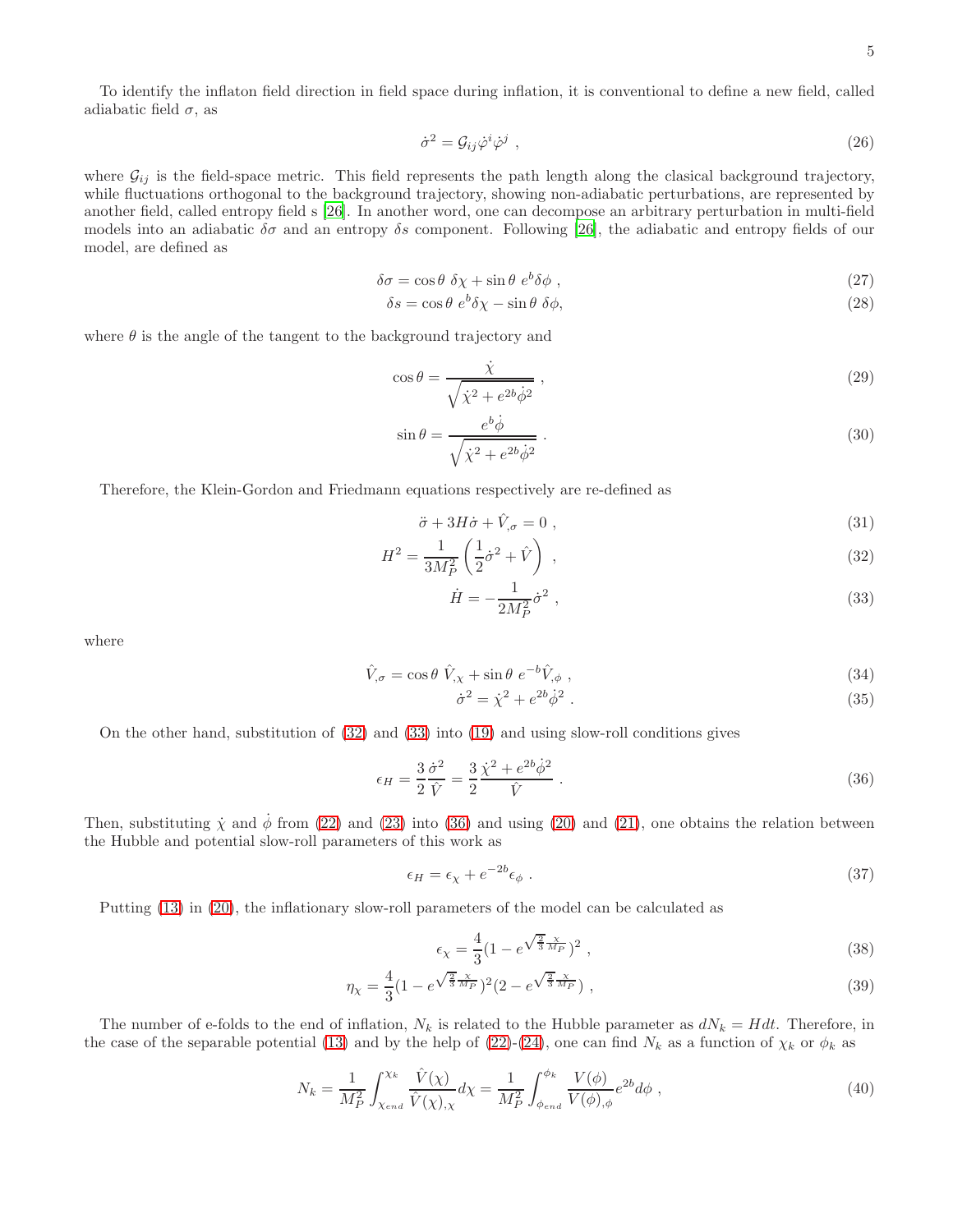Substituting [\(38\)](#page-4-2) in [\(40\)](#page-4-3) and integrating, one obtains  $N(\chi_k)$  as

<span id="page-5-2"></span>
$$
N(\chi_k) = \frac{\sqrt{6}}{4M_P} (\chi_k - \chi_{\text{end}}) + \frac{3}{4} \left( e^{\sqrt{\frac{2}{3}} \frac{\chi_k}{M_P}} - e^{\sqrt{\frac{2}{3}} \frac{\chi_{end}}{M_P}} \right) . \tag{41}
$$

This equation can be inverted by the use of the lower Lambert function to obtain  $\chi_k(N)$  as

<span id="page-5-0"></span>
$$
\chi_k(N) \simeq \sqrt{\frac{3}{2}} M_P \ln \left[ \frac{4}{3} N - \sqrt{\frac{2}{3}} \frac{\chi_{end}}{M_P} + e^{\sqrt{\frac{2}{3}} \frac{\chi_{end}}{M_P}} \right] \,. \tag{42}
$$

On the other hand,  $\phi_k(N)$  can be also determined by the equation of motion, [\(23\)](#page-3-3) as

<span id="page-5-1"></span>
$$
\phi_k(N) \simeq -M_P^2 \int_0^N e^{-2b} \frac{V(\phi)_{,\phi}}{V(\phi)} dN \simeq M_P \ \delta \int_0^N (1 + e^{\sqrt{\frac{2}{3}} \frac{\chi_k(N)}{M_P}}) dN \ . \tag{43}
$$

By substituting [\(42\)](#page-5-0) in [\(43\)](#page-5-1), the above integration gives

$$
\phi_k(N) \simeq M_P \ \delta \left[ \left( 1 - \sqrt{\frac{2}{3}} \frac{\chi_{end}}{M_P} + e^{\sqrt{\frac{2}{3}} \frac{\chi_{end}}{M_P}} \right) N + \frac{2}{3} N^2 \right] + \phi_{end} \ . \tag{44}
$$

For calculating the value of  $N_k$  from [\(41\)](#page-5-2), one needs  $\chi_{end}$  and  $\chi_k$ .

As inflation ends by the breakdown of slow-roll condition, i.e.  $\epsilon_{\chi}(\chi_{end}) \simeq 1$ , one can find

$$
\chi_{end} \simeq 0.94 \, M_P \tag{45}
$$

In order to determine  $\chi_k$ , one need to consider the connection between the times of horizon crossing and re-entering to horizon of the cosmological observable scales [\[24\]](#page-8-14)

$$
\frac{k}{a_0H_0} = \frac{a_kH_k}{a_0H_0} = e^{-N_k} \frac{a_{end}}{a_{re}} \frac{a_{re}}{a_{eq}} \frac{H_k}{H_{eq}} \frac{a_{eq}H_{eq}}{a_0H_0} ,
$$
\n(46)

where the comoving wave number k equals the Hubble scale  $a_kH_k$  and the subscripts refer to different eras, including the horizon exit  $(k)$ , reheating (re), radiation-matter equality (eq) and the present time  $(0)$ . Accepting the assumption of entropy conservation between the end of reheating and today and using the slow-roll approximation in which  $H_k^2 \simeq V_k/3M_{\rm Pl}^2$ , one can obtain [\[3,](#page-7-2) [25\]](#page-8-15)

<span id="page-5-3"></span>
$$
N_k = 67 - \ln\left(\frac{k}{a_0 H_0}\right) + \frac{1}{4} \ln\left(\frac{V_k^2}{M_{\text{Pl}}^4} \rho_{\text{end}}\right) + \frac{1 - 3\omega_{\text{int}}}{12(1 + \omega_{\text{int}})} \ln\left(\frac{\rho_{\text{re}}}{\rho_{\text{end}}}\right) - \frac{1}{12} \ln g_{\text{re}} ,
$$
 (47)

where  $V_k$  is the potential energy when k leaves the Hubble horizon during inflation,  $\rho_{end}$  and  $\rho_{re}$  are the energy densities at the end of inflation and reheating, respectively,  $\omega_{\rm int}$  is the e-fold average of the equation of state between the end of inflation and the end of reheating and  $g_{\rm re}$  is the number of effective bosonic degrees of freedom at the end of reheating. To find  $\chi_k$ , one should first determine the right hand side terms of [\(47\)](#page-5-3), one by one.

In the third term of [\(47\)](#page-5-3),  $V_k$  is dependent on the value of  $\lambda/\xi^2$  and  $e^{-\delta(\phi-\phi_0)/M_P}$ . The value of  $\lambda/\xi^2$  can be calculated through the normalization of the power spectrum [\[27\]](#page-8-16)

<span id="page-5-4"></span>
$$
\Delta_{\zeta}^{2} = \frac{k^{3}}{2\pi^{2}} P_{\zeta}(k) = \frac{1}{24\pi^{2} M_{P}^{4}} \frac{\hat{V}_{k}}{\epsilon_{H}}.
$$
\n(48)

Putting [\(13\)](#page-2-5) in [\(48\)](#page-5-4) and doing some calculations, we find

$$
\frac{\lambda}{\xi^2} = 96 \pi^2 \Delta_{\zeta}^2 \epsilon_H \, e^{\delta(\phi - \phi_0)/M_P} \, \left( 1 - e^{-\sqrt{\frac{2}{3}} \frac{\chi_k}{M_P}} \right)^{-2} . \tag{49}
$$

On the other hand, if one studies the evolution of the quintessence field between the end of reheating and the EW symmetry breaking by combining the Friedmann equation and the equation of motion as in  $\phi$  [\[15](#page-8-5)], for the permitted range  $0.35 < \delta < 1.02$ , one finds

$$
1.08 < e^{-\delta(\phi - \phi_0)/M_P} < 2.25 \tag{50}
$$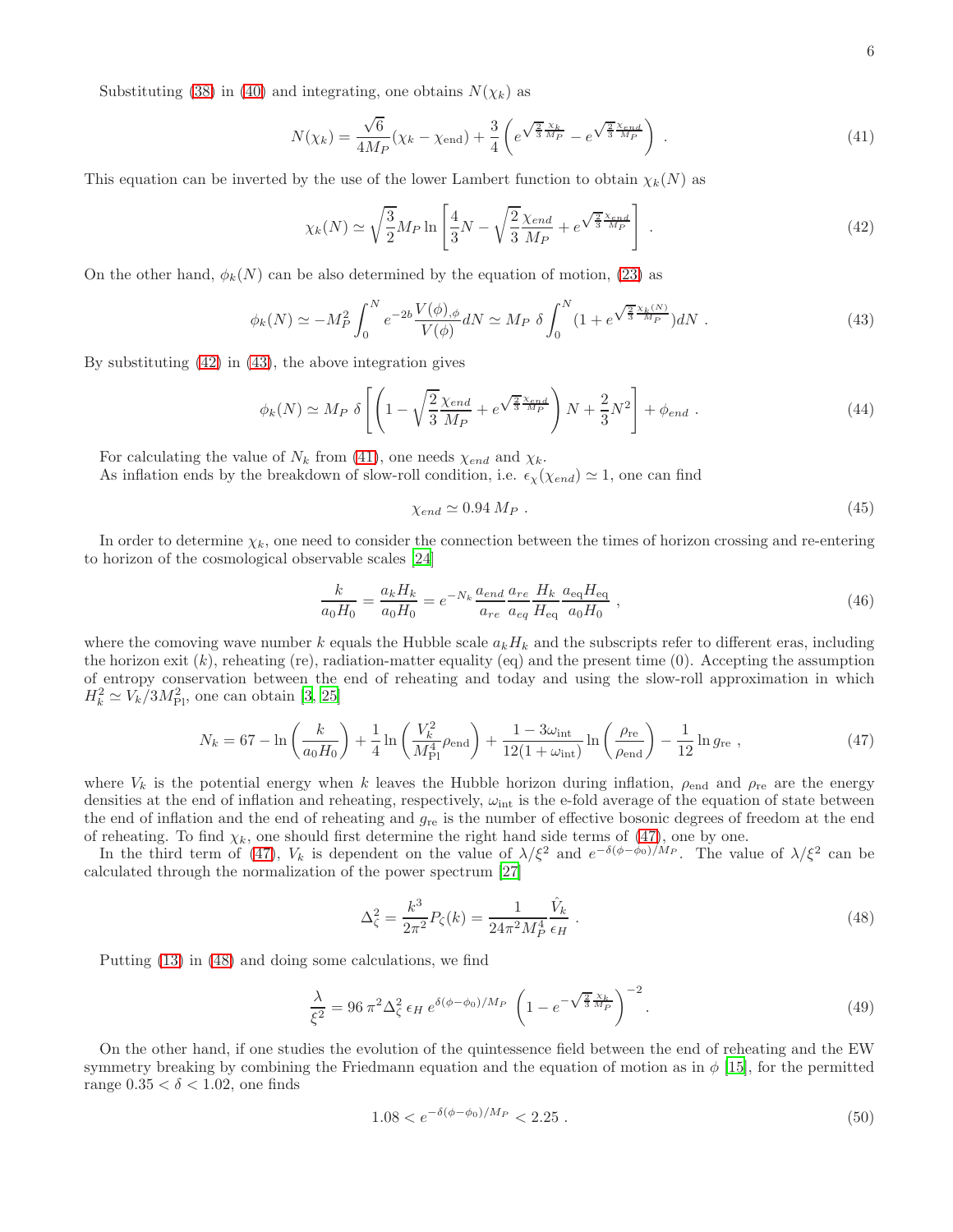The energy density of reheating  $\rho_{re}$  is related to the reheating temperature,  $T_{re}$  through

$$
\rho_{\rm re} = \frac{\pi^2}{30} g_{\rm re} T_{\rm re}^4 \,, \tag{51}
$$

and  $\rho_{end}$  depends on the potential energy at the end of inflation  $V_{end}$  via

$$
\rho_{\rm end} = \frac{3}{2} V_{\rm end} \tag{52}
$$

obtained by setting  $\omega_{end} = -1/3$ . It is well known that  $\omega_{int}$  of the reheating phase for large field models is given by [\[28\]](#page-8-17)

<span id="page-6-1"></span>
$$
\omega_{int} = \frac{p-2}{p+2} \,,\tag{53}
$$

where  $p$  is the power of the inflaton field in the corresponding potential when it oscillates around its minimum. In the case of the potential [\(58\)](#page-6-0) which is proportional to  $h^4$ , [\(53\)](#page-6-1) gives  $\omega_{int} = 1/3$  and as a result, the fourth term on right hand side of [\(47\)](#page-5-3) vanishes at  $\omega_{int} = 1/3$ . Therefore, deriving  $\chi_k$  is independent of reheating temperature.

Considering  $k = 0.002 \text{ Mpc}^{-1}$ ,  $g_{re} = 1000$ ,  $\Delta_{\zeta}^2 = 2 \times 10^{-9}$  [\[2\]](#page-7-1),  $\omega_{int} = 1/3$  and  $\chi_{end} \simeq 0.94 M_P$ , and replacing the above results in [\(47\)](#page-5-3) we find

$$
\chi_k = 5.38 \ M_P \ , \qquad N_k = 61.7 \qquad for \qquad \delta = 1.02 \qquad and \qquad e^{-\delta(\phi - \phi_0)/M_P} = 2.25 \tag{54}
$$

and

$$
\chi_k = 5.37 \ M_P \ , \qquad N_k = 61.2 \qquad for \qquad \delta = 0.35 \qquad and \qquad e^{-\delta(\phi - \phi_0)/M_P} = 1.08 \tag{55}
$$

Comparing these result to the single field Higgs inflation with  $N_k = 58.7$ , we obtain a shift in the number of e-folds  $\Delta N_k \simeq 3$  for our two-field model.

# B. Reheating

For  $h \ll M_P/\sqrt{\xi}$ , the conformal transformation factor  $\Omega^2 \to 1$ . For detailed analysis, one can divide this region to two epochs. Defining a critical value [\[23\]](#page-8-18)

$$
X_{cr} = \sqrt{\frac{2}{3}} \frac{M_P}{\xi} \tag{56}
$$

and then consider an intermediate regime between inflation and radiation eras, called reheating in which  $X_{cr} < h \ll$  $M_P/\sqrt{\xi}$  and the Higgs field oscillates around its potential minima to reheat the universe. In this epoch, one obtains

$$
\chi \simeq \sqrt{\frac{3}{2}} \frac{\xi}{M_P} h^2 \;, \tag{57}
$$

and the reheating approximated potential of quintessential Higgs model is

<span id="page-6-0"></span>
$$
\hat{V}(\chi,\phi) = \frac{1}{2}\,\omega^2\chi^2\,,\tag{58}
$$

where

$$
\omega^2 \equiv \frac{\lambda}{3} e^{-\delta(\phi - \phi_0)} \frac{M_P^2}{\xi^2} \,. \tag{59}
$$

The behavior of the potential near its minima is shown in Fig. [2.](#page-7-9) As the value of  $e^{-\delta(\phi-\phi_0)} \sim 1$ , therefore, this term does not affect on the value of the oscillation frequency  $\omega$  of the reheating and also on its temperature.

In the second epoch and for small values of  $h < X_{cr} \ll M_P / \sqrt{\xi}$ , we are in the radiation-dominated epoch. For this period,  $\chi \simeq h$  the related two-field potential which is the initial quintessential Higgs potential [\(5\)](#page-2-0), transmits its energy to relativistic particles via coherent oscillations of the Higgs field, rapidly. One could suppose that the the ratio of the energy density relative to the critical energy density of the model at the EW symmetry breaking scale changes from  $\lambda \nu^4/\rho_{cr}$  to  $\Omega_{\Lambda_0}$  rapidly and then the evolution of this two-field potential after coherent oscillation can be described by an attractor solution, which is ultra-slow-roll in the radiation-dominated and matter-dominated eras. Finally, in the the dark energy-dominated universe, the quintessence field undergoes the slow-roll evolution.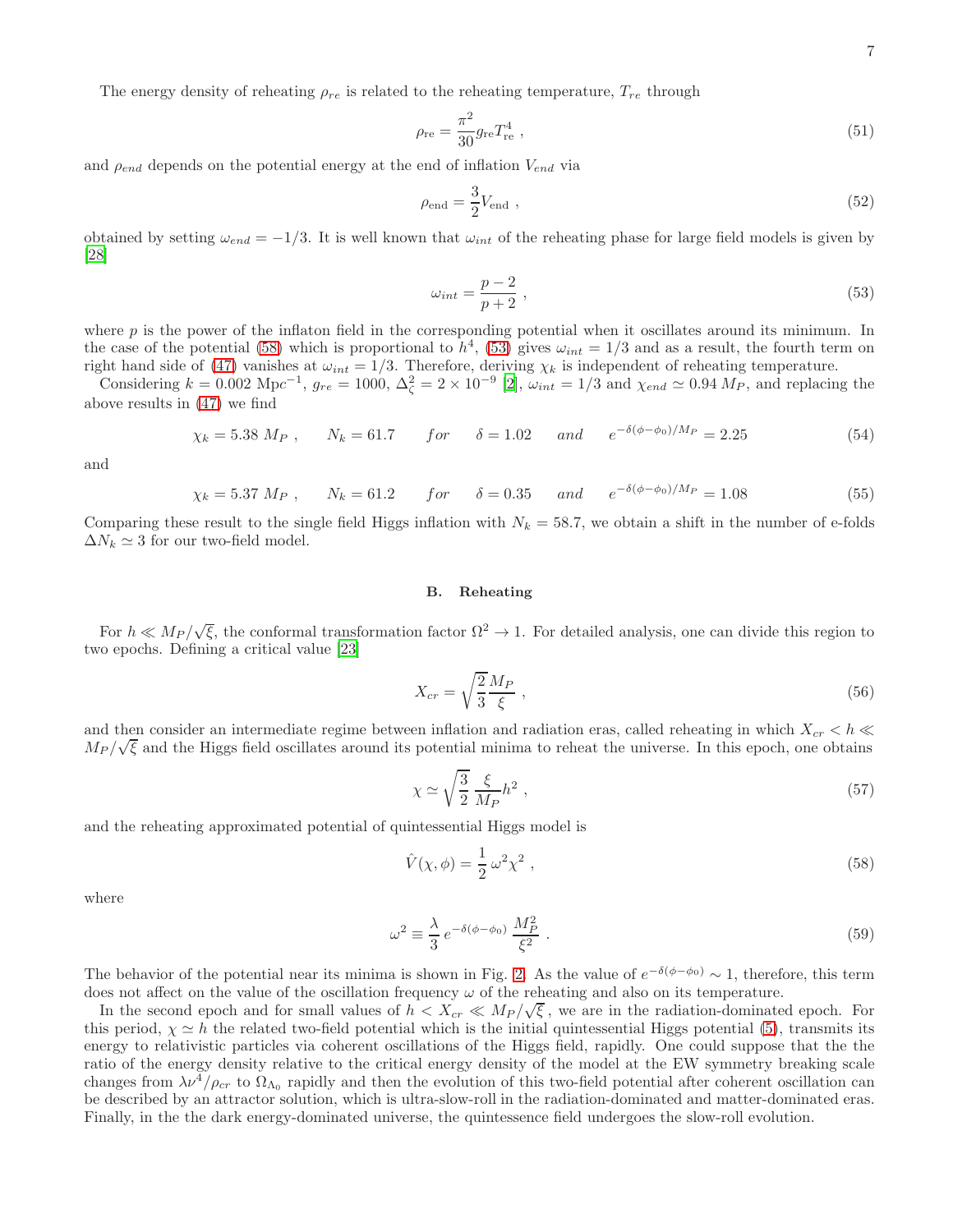

<span id="page-7-9"></span>FIG. 2: The behavior of the potential near its minima.

# III. CONCLUSION

In this work, we studied a new two-field model for inflation and drak energy as quintessential inflation. The quintessence field was coupled with Higgs field from inflationary era and the Higgs field had non-minimal coupling with gravity in the Jordan frame. Moving to the Einstein frame through conformal transformation, we found a plateau-like two-filed potential for inflation which its cosmological parameters had very good consistency with recent cosmological data.

Furthermore, this model removes the instability problem of single field Higgs model during inflation and also satisfies the Swampland criterias, well.

#### Acknowledgement

M.E would like to thank Y. Akrami, M. Sasaki, A. Hebecker and A. Linde for various comments and useful discussions. This project funded by Iran Science Elites Federation.

- <span id="page-7-0"></span>[1] A. Guth, "Inflationary universe: A possible solution to the horizon and flatness problems," Phys. Rev. D 23, 347 (1981); A. Linde, "A new inflationary universe scenario: A possible solution of the horizon, flatness, homogeneity, isotropy and primordial monopole problems," Phys. Lett. B 108, 389 (1982); A. Linde, "Chaotic Inflation," Phys. Lett. B 129, 177 (1983).
- <span id="page-7-1"></span>[2] N. Aghanim et al. [Planck], "Planck 2018 results. VI. Cosmological parameters," [\[arXiv:1807.06209](http://arxiv.org/abs/1807.06209) [astro-ph.CO]];
- <span id="page-7-2"></span>[3] Y. Akrami et al. [Planck], "Planck 2018 results. X. Constraints on inflation," [\[arXiv:1807.06211](http://arxiv.org/abs/1807.06211) [astro-ph.CO]].
- <span id="page-7-3"></span>[4] A. G. Riess et al. [Supernova Search Team], "Observational evidence from supernovae for an accelerating universe and a cosmological constant," Astron. J. 116, 1009-1038 (1998) doi:10.1086/300499 [\[arXiv:astro-ph/9805201](http://arxiv.org/abs/astro-ph/9805201) [astro-ph]]; S. Perlmutter *et al.* [Supernova Cosmology Project], "Measurements of Ω and  $Λ$  from 42 high redshift supernovae," Astrophys. J. 517, 565-586 (1999) doi:10.1086/307221 [\[arXiv:astro-ph/9812133](http://arxiv.org/abs/astro-ph/9812133) [astro-ph]].
- <span id="page-7-4"></span>[5] E. J. Copeland, A. R. Liddle and D. Wands, "Exponential potentials and cosmological scaling solutions," Phys. Rev. D 57, 4686-4690 (1998) doi:10.1103/PhysRevD.57.4686 [\[arXiv:gr-qc/9711068](http://arxiv.org/abs/gr-qc/9711068) [gr-qc]]; I. Zlatev, L. M. Wang and P. J. Steinhardt, "Quintessence, cosmic coincidence, and the cosmological constant," Phys. Rev. Lett. 82, 896-899 (1999) doi:10.1103/PhysRevLett.82.896 [\[arXiv:astro-ph/9807002](http://arxiv.org/abs/astro-ph/9807002) [astro-ph]]; B. Ratra and P. J. E. Peebles, "Cosmological Consequences of a Rolling Homogeneous Scalar Field," Phys. Rev. D 37, 3406 (1988) doi:10.1103/PhysRevD.37.3406.
- <span id="page-7-5"></span>[6] S. Tsujikawa, "Quintessence: A Review," Class. Quant. Grav. 30, 214003 (2013) doi:10.1088/0264-9381/30/21/214003 [\[arXiv:1304.1961](http://arxiv.org/abs/1304.1961) [gr-qc]].
- <span id="page-7-6"></span>[7] Y. Akrami, R. Kallosh, A. Linde and V. Vardanyan, "Dark energy, α-attractors, and large-scale structure surveys," JCAP 1806 (2018) 041 doi:10.1088/1475-7516/2018/06/041 [\[arXiv:1712.09693](http://arxiv.org/abs/1712.09693) [hep-th]].
- <span id="page-7-7"></span>[8] P. Peebles and A. Vilenkin, "Quintessential inflation," Phys. Rev. D 59, 063505 (1999) doi:10.1103/PhysRevD.59.063505 [\[arXiv:astro-ph/9810509](http://arxiv.org/abs/astro-ph/9810509) [astro-ph]].
- <span id="page-7-8"></span>[9] K. Dimopoulos and C. Owen, "Quintessential Inflation with  $\alpha$ -attractors," JCAP 06, 027 (2017) doi:10.1088/1475-7516/2017/06/027 [\[arXiv:1703.00305](http://arxiv.org/abs/1703.00305) [gr-qc]].